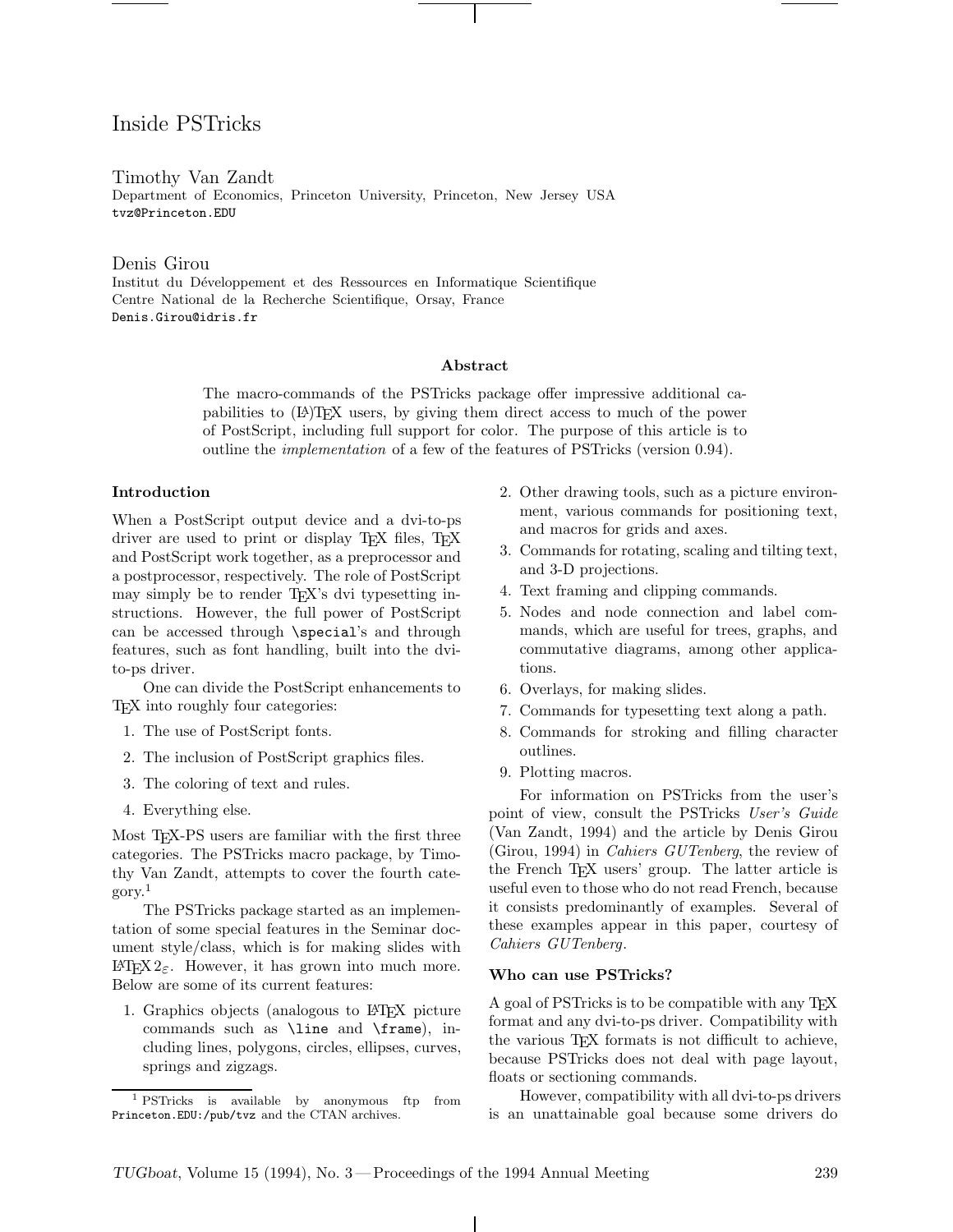Timothy Van Zandt and Denis Girou

not provide the basic \special facilities required by PSTricks. The requirements are discussed in subsequent sections. All of PSTricks' features work with the most popular driver, Rokicki's dvips, and most features work with most other drivers.

Two dvi-to-ps drivers that support the same \special facility may have different methods for invoking the facility. Therefore, PSTricks reads a configuration file that tells PSTricks how to use the driver's \special's.

### Header files

A PostScript header (prologue) file is analogous to a TEX macro file. It comes towards the beginning of the PostScript output, and contains definitions of PostScript procedures that can be subsequently used in the document.

It is always possible to add a header file to a PostScript file with a text editor, but this is very tedious. Most drivers support a \special or a command-line option for giving the name of a header file to be included in the PostScript output. For example, the \special

\special{header=pstricks.pro}

tells dvips to include pstricks.pro.

However, a few drivers, such as Textures (up through v1.6.2, but this may change) do not have this feature. Therefore, PSTricks can also be used without header files. From a single source file, one can generate a header file, an input file for use with headers, and an input file for use without headers.

For example, the main PSTricks source file, pstricks.doc, contains the line:

```
\pst@def{Atan}<%
 /atan load stopped{pop pop 0}if>
```
When generating the header file pstricks.pro, the line

/Atan {/atan load stopped{pop pop 0}if}def

is written to pstricks.pro. When generating the input file pstricks.tex for use with pstricks.pro, the line

\def\tx@Atan{Atan }

is written to the input file. The input file for use without pstricks.pro contains instead the line

### \def\tx@Atan{%

/atan load stopped{pop pop 0}if }

Other macros can use \tx@Atan in the PostScript code, without having to know whether it expands to a name of a procedure (defined in a header file) or to the code for the procedure (when there is no header file).

One can also use the source file directly, in which case no header is used. This is convenient when developing the macros, because T<sub>E</sub>X and Post-Script macros can be written together, in the same file, and it is not necessary to make stripped input and header files each time one is testing new code.

The use of header files in PostScript documents reduces the size of the documents and makes the code more readable. However, the real benefit of using header files with PSTricks is that it substantially improves TEX's performance. It reduces memory requirements because, for example, the definition of \tx@Atan takes up less memory and, more importantly, \tx@Atan takes up less string space each time it is used in a \special. It reduces run time because the writing of \special strings to dvi output is very slow. A file that makes intensive use of PSTricks can run 3 to 4 times slower without header files!

### Parameters and Lengths

To give the user flexible control over the macros, without having cumbersome optional arguments whose syntax is difficult to remember, PSTricks uses a key=value system for setting parameters.<sup>2</sup> For example,

\pscoil[coilarm=0.5,linewidth=1mm, coilwidth=0.5]{|->}(5,-1)<br> **EXPORT ON THE SET ON THE SET ON THE SET ON THE SET ON THE SET ON THE SET ON THE SET OF SHIP SET OF SHIP SET OF SHIP SET OF SHIP SET OF SHIP SET OF SHIP SET OF SHIP SET OF SHIP SET OF SHIP SET OF** 

The coilarm parameter in this example is the length of the segments at the ends of the coil. Note that coilarm was set to 0.5, without units. Whenever a length is given as a parameter value or argument of a PSTricks macro, the unit is optional. If omitted, the value of \psunit is used. In the previous example, the value of \psunit was 1cm. Therefore, coilarm=0.5cm would have given the same result. Omitting the unit saves key strokes and makes graphics scalable by resetting the value of \psunit. This is why the arguments to L<sup>A</sup>TEX's picture environment macros do not have units. However, unlike LATFX's picture macros, with PSTricks the unit can be given explicitly when convenient, such as linewidth=1mm in the previous example.

The implementation of this feature is simple. \pssetlength is analogous to \LaTeX's \setlength command, but the unit is optional:

<sup>2</sup> PSTricks has recently adopted David Carlisle's improved implementation of the parsing, contained in the keyval package.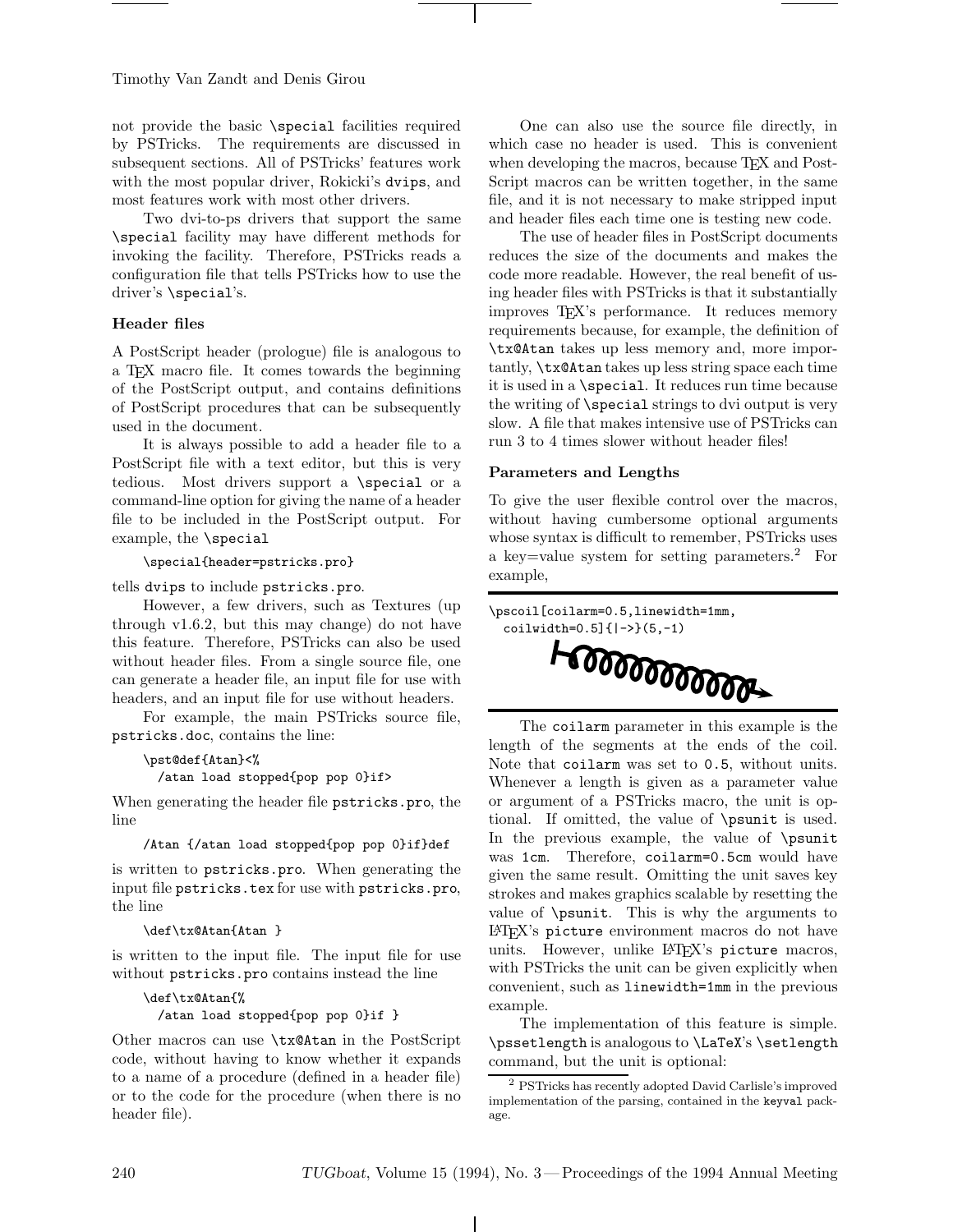```
\def\pssetlength#1#2{%
  \let\@psunit\psunit
  \afterassignment\pstunit@off
 #1=#2\@psunit}
\def\pstunit@off{%
  \let\@psunit\ignorespaces\ignorespaces}
```
One advantage of the key=value system is that PSTricks has control over the internal storage of values. For example, PSTricks stores most dimensions as strings in ordinary command sequences, rather than in dimension registers. It uses only 13 of the scarce dimension registers, whereas, for example, PICTEX uses over 120. When PSTricks processes the parameter setting coilarm=0.5, it executes:

```
\pssetlength\pst@dimg{0.5}
\edef\psk@coilarm{\pst@number\pst@dimg}
```
\pst@dimg is a register. \pst@number\pst@dimg expands to the value of \pst@dimg, in pt units, but without the pt. Hence, \psk@coilarm is ready to be inserted as PostScript code.

### Color

To declare a new color, the user can type:

\newrgbcolor{royalblue}{0.25 0.41 0.88}

The color can then be used to color text and can be used to color PSTricks graphics. For example:

\psframebox[linewidth=2pt,framearc=.2, linecolor=royalblue,framesep=7pt]{% \LARGE\bf It's {\royalblue here} now!!}



The \newrgbcolor command defines \royalblue to switch the text color, and it saves the color specification under the identifier royalblue so that the PostScript code for setting the color can be retrieved by color graphics parameters.

This support for color has been part of PSTricks since its inception. However, a problem that has arisen is that there are now many packages available for coloring text, and the user is likely to end up using some other color package in conjunction with PSTricks. But then the color names used for text cannot be used with PSTricks graphics parameters.

It is therefore important that a dominant set of color macros emerge in the TEX community, and that the macros allow the PostScript code for the declared colors to be accessible, in a standard way, by packages such as PSTricks. Version 0.94 of PSTricks is distributed with an independent set of color macros that may be a prototype for such a standard color package.

### Arithmetic

One of the limitations of T<sub>E</sub>X is its lack of fast, floating-point arithmetic. It is possible to write routines for calculating, for examples, sines and cosines using TEX's integer arithmetic, but these are notoriously slow. Therefore, PSTricks offloads such arithmetic to PostScript, whenever possible.

Such offloading is not always possible because PostScript cannot send information to T<sub>EX</sub>. If T<sub>EX</sub> needs to know the result of some calculation, it must do the calculation itself. For example, suppose that one wants a macro that puts a triangle around a TEX box, analogous to LATEX's **\fbox** command. The macro can measure the T<sub>EX</sub> box, and pass these dimensions to a PostScript procedure via a \special. PostScript can then use its trigonometric functions to calculate the coordinates of the vertices of the triangle, and then draw the triangle. However, it may be important for TEX to know the bounding box of the triangle that is drawn, so that the triangle does not overlap surrounding text. In this case, TEX must do (slowly) the trigonometric calculations itself.

### Pure graphics

A large chunk of PSTricks consists of graphics macros, which you can think of as a fancy replacement for LAT<sub>E</sub>X's picture environment. The qualifier "pure" means that the graphics do not interact with T<sub>E</sub>X. For example, a rectangle is "pure", whereas a framed box is not.

A pure graphics object scans arguments and puts together the PostScript code ps-code for the graphics. When the code is ready, the object concludes with:

### \leavemode\hbox{\pstverb{ps-code}}

\pstverb should be defined in the configuration file to insert the code in a \special that reproduces ps-code verbatim in the PostScript file, grouped by PostScript's save and restore. The graphics state should have PostScript's standard coordinate system (bp units), but with the origin at  $T_F X$ 's current point. For dvips, the definition of \pstverb is:

### \def\pstverb#1{\special{" #1}}

This \special is the only output generated. Thus, within TEX, the object produces a box with zero height, depth and width. Within PostScript, the graphics object is grouped by save and restore, and hence has no effect on the surrounding output.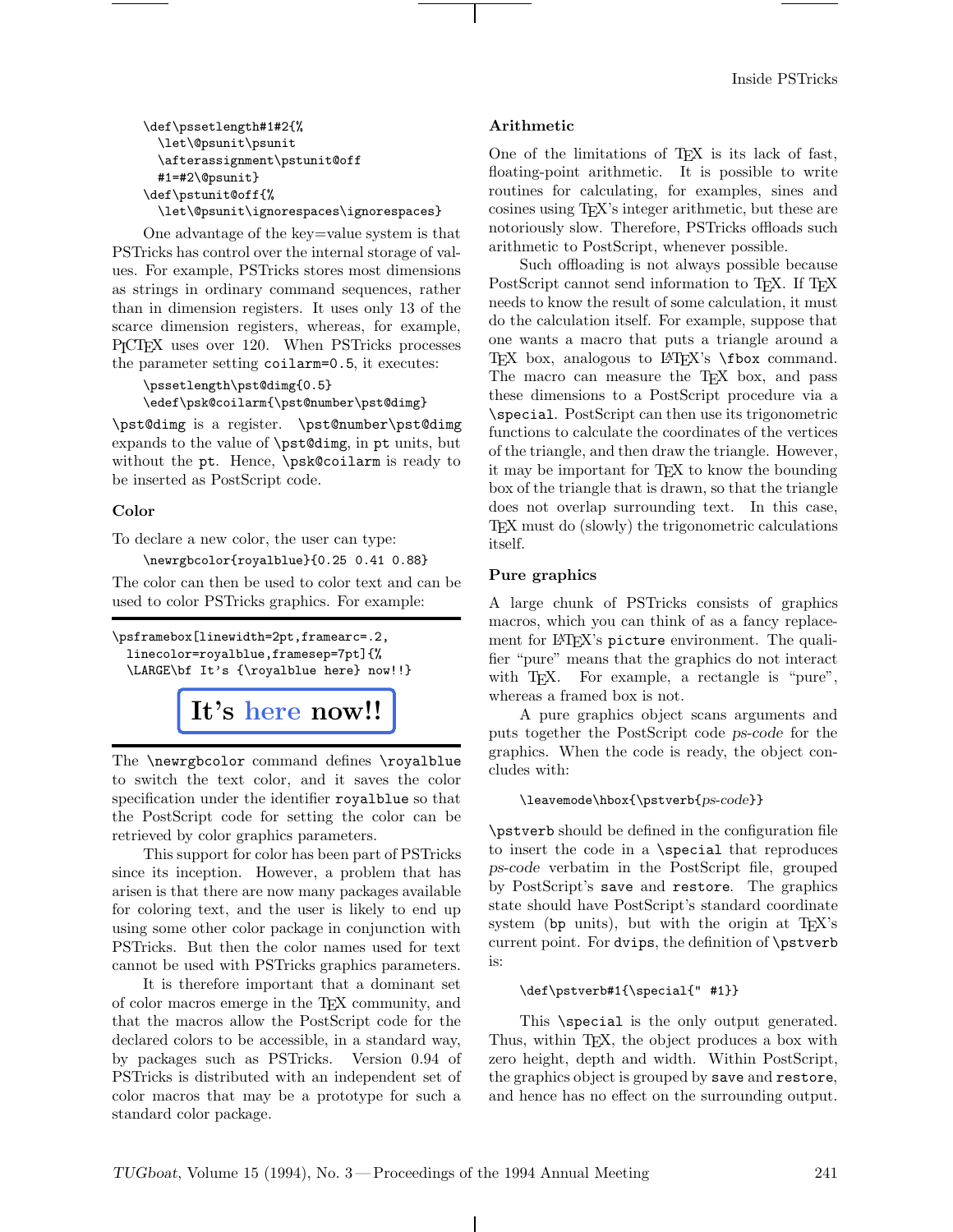For example, here is a polygon:



\pspolygon first invokes \pst@object, which collects (but does not processes) optional parameter changes, and subsequently invokes \pspolygon@i:

- <sup>1</sup> \def\pspolygon{\pst@object{pspolygon}}
- <sup>2</sup> \def\pspolygon@i{%
- <sup>3</sup> \begin@ClosedObj
- 4 \def\pst@cp{}%
- <sup>5</sup> \pst@getcoors[\pspolygon@ii}

\begin@ClosedObj (line 3) performs various operations that are common to the beginning of closed graphics objects (as opposed to open curves), such as processing the parameter changes and initializing the command \pst@code that is used for accumulating the PostScript code. \pst@getcoors (line 5) processes the coordinates one at a time (\pspolygon can have arbitrarily many coordinates), converting each one to a PostScript coordinate and adding it to the PostScript code in \pst@code.

Then \pst@getcoors invokes \pspolygon@ii:

<sup>6</sup> \def\pspolygon@ii{%

```
\addto@pscode{\psline@iii \tx@Polygon}%
```
\def\pst@linetype{1}%

```
\end@ClosedObj}
```
Line 7 adds the PostScript code that takes the coordinates from the stack and constructs the path of the polygon. \pst@linetype (line 8) is used by the dashed and dotted linestyles to determine how to adjust the dash or dot spacing to fit evenly along the path (the method is different for open curves and open curves with arrows). Then \end@ClosedObj (line 9) performs various operations common to the ending of closed graphics objects, such as adding the PostScript code for filling and stroking the path and invoking \pstverb.

Here is the resulting PostScript code for this example:

- <sup>1</sup> tx@Dict begin STP newpath 2 SLW 0 setgray
- <sup>2</sup> [ 113.81097 56.90549 113.81097 0.0
- <sup>3</sup> 28.45274 56.90549 28.45274 0.0
- $/r$  5.69046 def
- <sup>5</sup> /Lineto{Arcto}def
- false Polygon
- <sup>7</sup> gsave
- <sup>8</sup> 45. rotate 0.8 SLW 0. setgray
- <sup>9</sup> gsave 90 rotate 4.0 LineFill grestore
- <sup>10</sup> 4.0 LineFill
- <sup>11</sup> grestore
- 12 gsave 2 SLW 0 setgray 0 setlinecap stroke <sup>13</sup> end

Line 1 is added by \begin@ClosedObj. STP scales the coordinate system from PostScript's bp units to pt units, which are easier for TEX to work with (e.g., \the\pslinewidth might expand to 5.4pt, and the pt can be stripped).

Lines 2 and 3 are the coordinates, which are added by \pst@getcoors.

Line 4 sets the radius for the rounded corners and line 5 defines Lineto, a procedure used by Polygon, so that it makes rounded corners. If the linearc parameter had been 0pt instead, then, instead of lines 4 and 5, \psline@iii would have added /Lineto{lineto}def.

Lines 7 to 11 are added by the fillstyle, and line 12 is added by the linestyle, both of which are invoked by \end@ClosedObj.

The code for the graphics objects is highly modular. For example, nearly all graphics objects invoke the fill style to add the PostScript code for filling the object. To define a new fill style foo for use with all such objects, one simply has to define \psfs@foo to add the PostScript code for filling a path.

The graphics objects can be used anywhere, and can be part of composite macros such as for framing text. However, they are most commonly used by the end-user to draw a picture by combining several such objects with a common origin. For this purpose, PSTricks provide the pspicture environment, which is very similar to LAT<sub>EX</sub>'s picture environment. In particular, it is up to the user to specify the size of the picture. This is an unfortunate inconvenience, but one that is insurmountable. The PSTricks graphics objects include curves and other complex objects of which TEX could not calculate the bounding box, at least not without doubling the size of PSTricks and slowing it to a crawl. This is the main way in which TEX's lack of graphics and floating point capabilities hinders PSTricks.

### Nodes

Drawing a line between two T<sub>EX</sub> objects requires knowledge of the relative position of the two objects on the page, which can be difficult to calculate. For example, suppose one wants to draw a line connecting "his" to "dog" in the following sentence:

The dog has eaten his bone.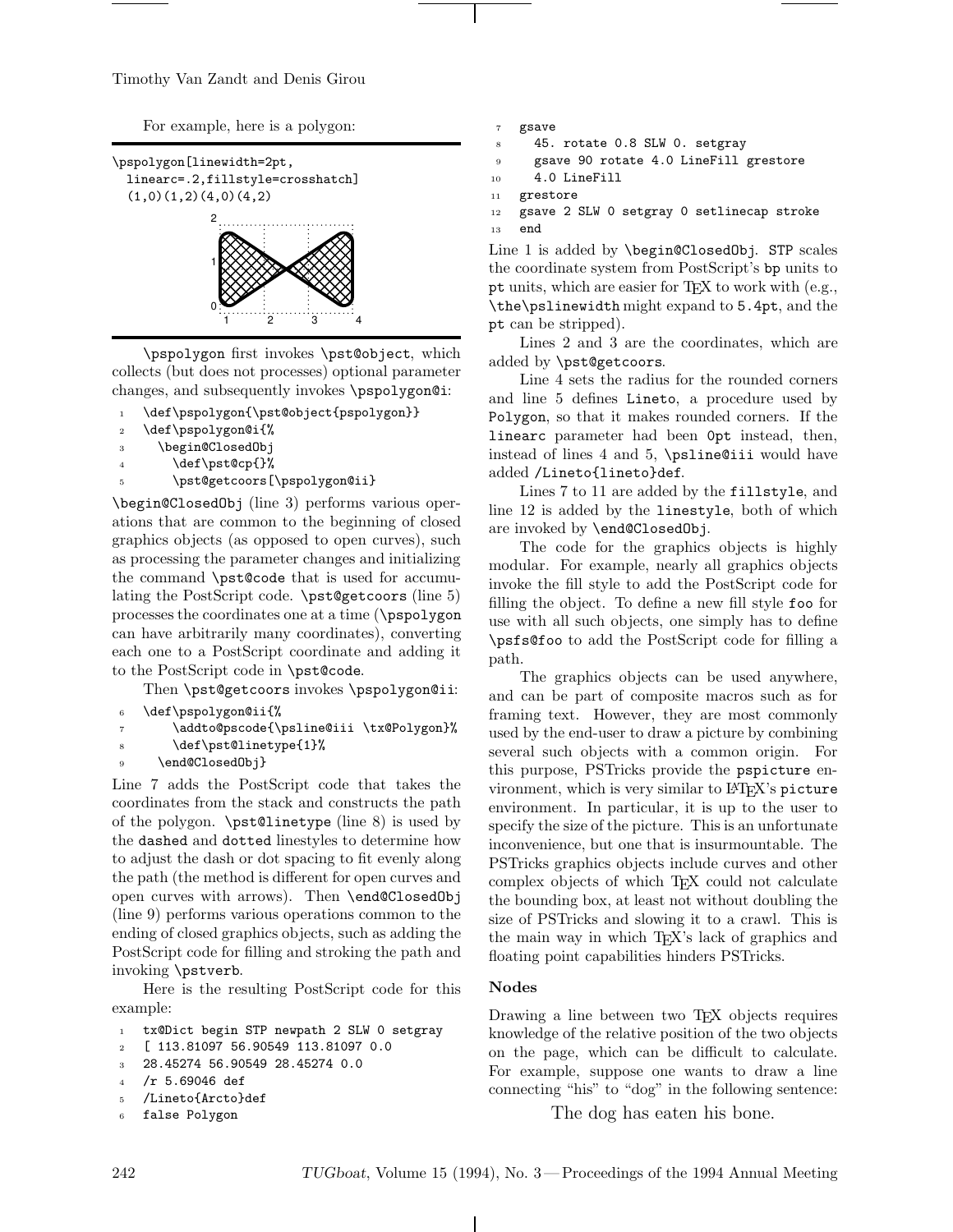One could calculate the relative position of these two words, as long as their is not stretchable glue in the sentence, but the procedure would not be applicable to connecting other objects on a page.

With PostScript as a postprocessor, there is a straightforward solution. By comparing the transformation matrices and current points in effect at two points in the PostScript output, one can determine their relative positions. This is the basic idea that lies behind PSTricks node and node connection macros, and is one that PSTricks adapted from Emma Pease's tree-dvips.sty.

Here is how PSTricks connects the words:

| \large                                                    |                                  |  |  |  |  |
|-----------------------------------------------------------|----------------------------------|--|--|--|--|
|                                                           | The $\rceil(A)$ $\log$ has eaten |  |  |  |  |
|                                                           | \rnode{B}{his} bone.             |  |  |  |  |
| $\n\cdot \frac{angle=-90, nodesep=3pt, arm=.3]{-}>{B}{A}$ |                                  |  |  |  |  |
|                                                           |                                  |  |  |  |  |

The dog has eaten his bone.

\rnode{A}{dog} first measures the size of "dog". Then it attaches to "dog" some PostScript code that creates a dictionary, TheNodeA, with the following variables and procedures:

|         | NodeMtrx The current transformation matrix. |
|---------|---------------------------------------------|
| X       | The x-coordinate of the center.             |
|         | The y-coordinate of the center.             |
| NodePos | See below.                                  |

Here is the code that appears in the PostScript output for this example:

```
1 tx@Dict begin
2 gsave
3 STV CP T
4 8.33331 2.33331 18.27759
5 9.1388 3.0
6 tx@NodeDict begin
       7 /TheNodeA 16 NewNode
8 InitRnode
9 end
10 end
11 grestore
12 end
```
This codes gets inserted with \pstVerb, which should be defined in the configuration file to include ps-code verbatim in the PostScript output, not grouped by (g)save and (g)restore. PostScript's current point should be at TEX's current point, but the coordinate system can be arbitrary. For dvips, the definition of \pstVerb is:

### \def\pstVerb#1{\special{ps: #1}}

\pstVerb is used instead of \pstverb because the latter groups the code in save and restore, which would remove the node dictionary from Post-Script's memory. However, PSTricks still wants to work in pt units, and so STV scales the coordinate system.

Line 4 contains the height, depth and width of the dog. The next line (9.1388 3.0) gives the x and y displacement from where the code is inserted (on the left side of dog, at the baseline) to the center of dog. Actually, by "center" we mean where node connections should point to. This is the center by default, but can be some other position. For example, there is a variant \Rnode that sets this point to be a fixed distance above the baseline, so that a horizontal line connecting two nodes that are aligned by their baselines will actually be horizontal, even if the heights or depths of the two nodes are not equal.

NewNode, in line 7, performs various operations common to all nodes, such as creating a dictionary and saving the current transformation matrix. Then InitRnode takes the dimensions (lines 4 and 5) off the stack and defines X, Y and NodePos.

A node connection that wants to draw a line between a node named A and a node named B can go anywhere after the nodes, as long as it ends up in the dvi file after the nodes, and on the same page. The node connection queries the node dictionaries for the information needed to draw the line. In the example above, \ncbar needs to know the coordinate of the point that lies on the boundary of "his", at a −90◦ angle from the center of node. After setting Sin and Cos to the sine and cosine of 90◦ and setting NodeSep to 0, the procedure NodePos in the TheNodeA dictionary returns the coordinates of this point, relative to the center of the node. The connection macro can then convert this to coordinates in the coordinate system in effect when the node connection is drawn, by retrieving and using NodeMtrx, X and Y from TheNodeA.

A node connection macro, after drawing the connection, should also save a procedure for finding the position and slope of a point on the line, so that labels can be attached to node connections. This task is similar to that of a node; it should save the coordinates of the node connection and the current transformation matrix and a procedure for extracting from this information a position on the node connection. Example 1 makes extensive use of labels.

There are many ways to position nodes, depending on the application. To create a diagram with arrows from one object to another, one can position the objects in a pspicture environment. For applications with more structure, one may want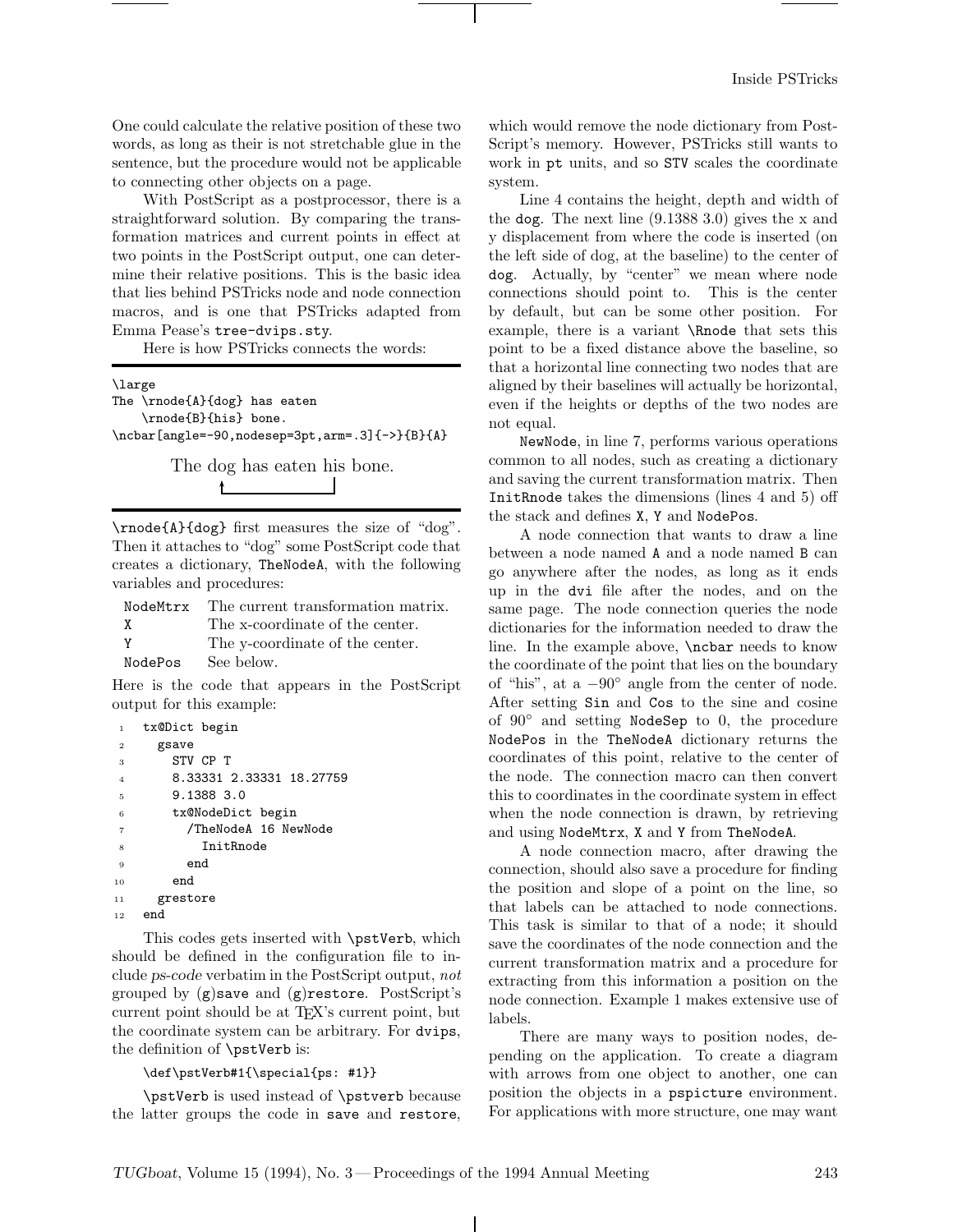Timothy Van Zandt and Denis Girou

```
\psmatrix
  [mnode=circle,colsep=.85cm,rowsep=1cm]
  % States:
  [mnode=R]{\mbox{Start}}
    & & [doubleline=true,name=0]$q_0$ \\
  & & [name=1]$q_1$\\
  & [name=2]$q_2$ & & [name=3]$q_3$ \\[0pt]
  [name=4]$q_4$ & & [name=5]$q_5$ & &
      [name=6]$q_6$
\endpsmatrix
% Transitions:
\psset{nodesep=3pt,arrows=->,arcangle=15,
 labelsep=2pt,shortput=nab}
\footnotesize
\ncline[linestyle=dotted]{1,1}{0}
\nccircle{0}{.4cm}_{0}
\ncline{0}{1}_{1}
\ncline{1}{2}^{0}
\ncline{1}{3}_{1}
\ncarc{2}{4}^{0}
\ncarc{4}{2}^{1}
\ncline{2}{5}^{1}
\ncline{3}{6}^{0}
\ncarc{<-}{0}{3}^{1}
\nccurve[angleA=140,angleB=210]{4}{0}^{0}
\nccurve[angleA=10,angleB=180]{5}{3}^{0}
\ncarc{5}{4}^{1}
\ncarc{6}{5}^{0}
\nccircle[angleA=270]{6}{.4cm}_{1}
```




a more automated way to position nodes. PSTricks does not come with any high-level macros explicitly for commutative diagrams, but it does have a psmatrix environment for aligning nodes in an array, and this can be used for commutative diagrams. Example 1 shows psmatrix beings used for a graph. PSTricks also contains very sophisticated tree macros.

## **Overlays**

To make overlays with SLITEX, for example, you have to use invisible fonts, and T<sub>E</sub>X has to typeset the slide once for each overlay. This makes it impossible to make overlays if a slide uses fonts other than the few for which invisible versions are available, or if the slide contains non-text material.

PSTricks uses a simple idea for creating overlays. Its operation is illustrated in Example 2. A box from which a main slide and overlays are to be created is saved, using the overlaybox environment. The \psoverlay{2} command in this box simply inserts the code

(2) BeginOL

and similar code at the end of the current T<sub>E</sub>X group to revert to the main overlay. BeginOL compares the string on the top of the stack to the PostScript variable TheOL. If it does not match, the output is made invisible. Otherwise, it is made visible. To print out overlay 2,

```
\putoverlaybox{2}
```
simply has to insert

/TheOL (2) def

before a copy of the box.

Because we can insert PostScript procedures in the box that can be redefined before each copy of the box, TEX only has to typeset the box once, which saves processing time and saves us from having to come up with a way to read the TEX input for the box several times.

There are several ways to make output invisible with PostScript, none of which is entirely satisfactory. PSTricks' default method is to translate everything far away (e.g., over by the coffee pot) so that, except in very unusual circumstances, all the "visible" output ends up off the page. This is easy to undo, by translating back.

The only problem with translation is that the node connections and labels, which use absolute coordinates, end up on the same overlay as the nodes that are connected. Therefore, users can select an alternate method for making material invisible: setting a small clipping path off the page. The problem with this method is that it can only be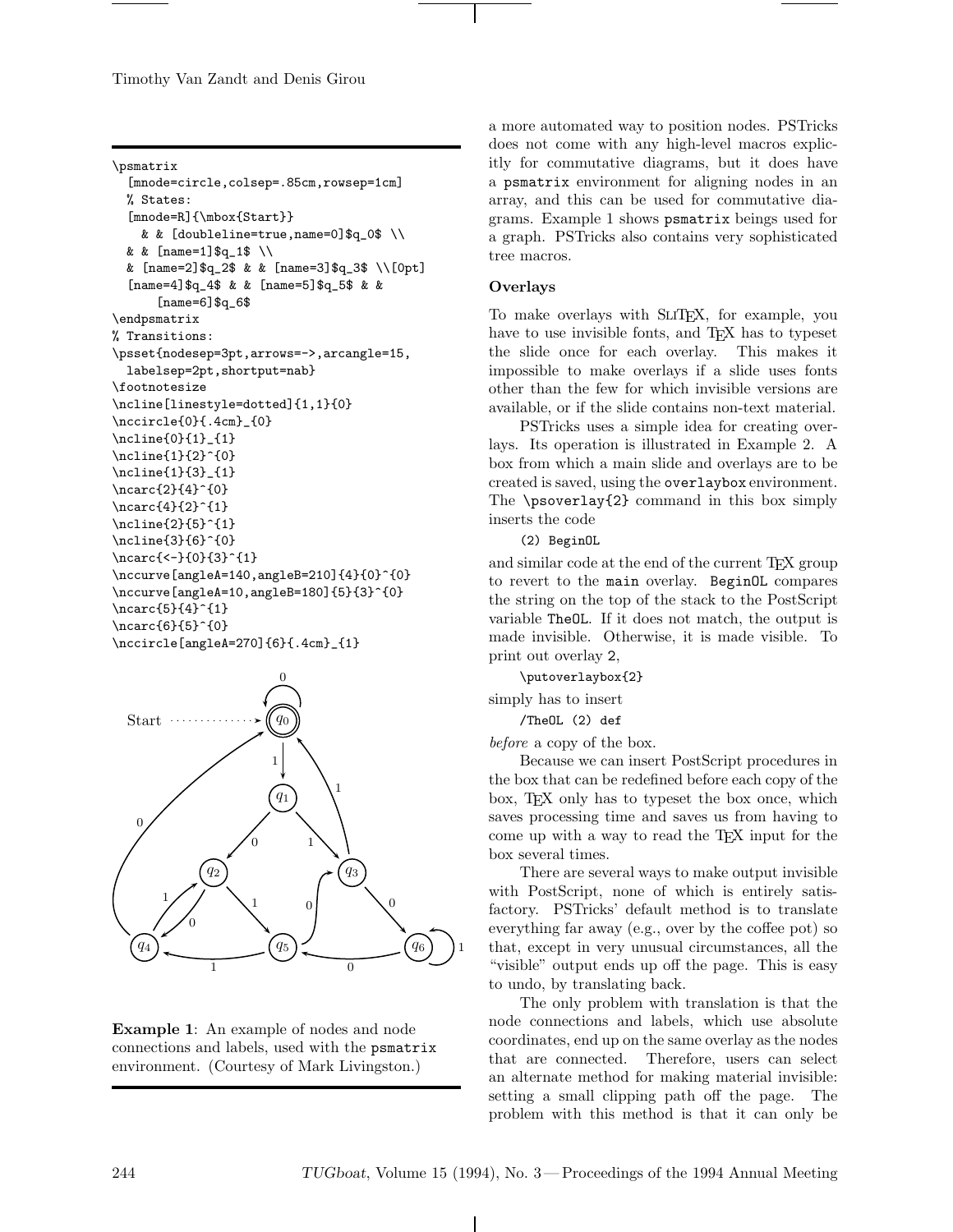| \large                                                              |  |  |  |  |
|---------------------------------------------------------------------|--|--|--|--|
| \begin{overlaybox}                                                  |  |  |  |  |
| $\frac{\n\nn-2}{n-3}$                                               |  |  |  |  |
| + \psframebox{\psoverlay{2}                                         |  |  |  |  |
| $\frac{1}{n}$                                                       |  |  |  |  |
| $= \frac{2(n-2)(n-1)}{n(n-3)}$                                      |  |  |  |  |
| \end{overlaybox}                                                    |  |  |  |  |
| \psset{boxsep=6pt,framearc=.15,                                     |  |  |  |  |
| linewidth=1.5pt}                                                    |  |  |  |  |
| \psframebox{\putoverlaybox{main}}<br>\psframebox{\putoverlaybox{2}} |  |  |  |  |
|                                                                     |  |  |  |  |



Example 2: Overlays.

undone with initclip, which can mess up other macros that set the clipping path.

PSTricks does not use PostScript's nulldevice operator, because this cannot be undone except by using grestore. It would thus be impossible to have nested overlays. The PSTricks overlay macros are used to implement overlays in the Seminar package.

### Typesetting text along a path

One facility that T<sub>EX</sub> users have long desired but have been unable to obtain is to typeset text along a path. This is a task that also stretches the limits of PostScript \special's, but PSTricks contains an implementation that works for several dvi-to-ps drivers. It is illustrated in Color Example 4.

The main difficulty is that the text that goes along the path should be typeset by TEX, not by PSTricks, and then converted to PostScript output by the dvi driver. For PSTricks to get this text along the path, it has to redefine the operators that the dvi driver uses to print the text. This requires knowledge of the PostScript code the dvi driver uses to print text.

In the best case, the dvi driver simply uses PostScript's show operator, unloaded and unbound. PSTricks simply has to redefine show so that it takes each character in the string and prints it along the path. The redefined show checks the current point and compares it with the current point at the beginning of the box that is being typeset to

find out the x and y positions of the beginning of the character. The x position is increased by half the width of the character to get the position of the middle of the character. This is the distance along the path that the middle of the character should fall. It is straightforward, albeit tedious, to find the coordinates and slope of any point on a path. We translate the coordinate system to this point on the path, and then rotate the coordinate system so that the path is locally horizontal. Then we set the current point to where the beginning of the character should be, which means to the left by half the character width and up or down by the relative position of the base of the character in the box. Then we are ready to show the character.

This method works with Rokicki's dvips. For other drivers, one of two problems arises:

- 1. show is "loaded" or "bound" in procedures defined by the driver for displaying text. This means that the procedures do not invoke the command name show, which can be redefined by PSTricks, but instead invoke the primitive operation show, which cannot be altered. The workaround for this is to remove the appropriate load's and bind's from the driver's header file.
- 2. The driver uses PostScript Level 2's large family of primitives for showing text. The only workaround is to redefine all these operators, which has not been attempted. The usual dvi drivers do not use Level 2 constructs. However, NeXTTEX's TEXView, which is a dvi driver based on the NeXT's Display PostScript windowing environment, does use Level 2 operators. The workaround for NeXT users is to use dvips to generate a PostScript file and then preview it with Preview.

### Stroking and filling character paths

It is also possible to stroke and fill character paths, as illustrated in Color Example 4. The methodology is the same as typesetting text along a path, but it is easier because show just has to be changed to charpath. Nevertheless, the two problems that can trip up PSTricks' \pstextpath macro can also trip up \pscharpath. Furthermore, \pscharpath only works with PostScript outline fonts, since bitmap fonts cannot be converted to character paths.

### Charts

PSTricks has many primitives for a wide variety of applications, but sophisticated graphics can involve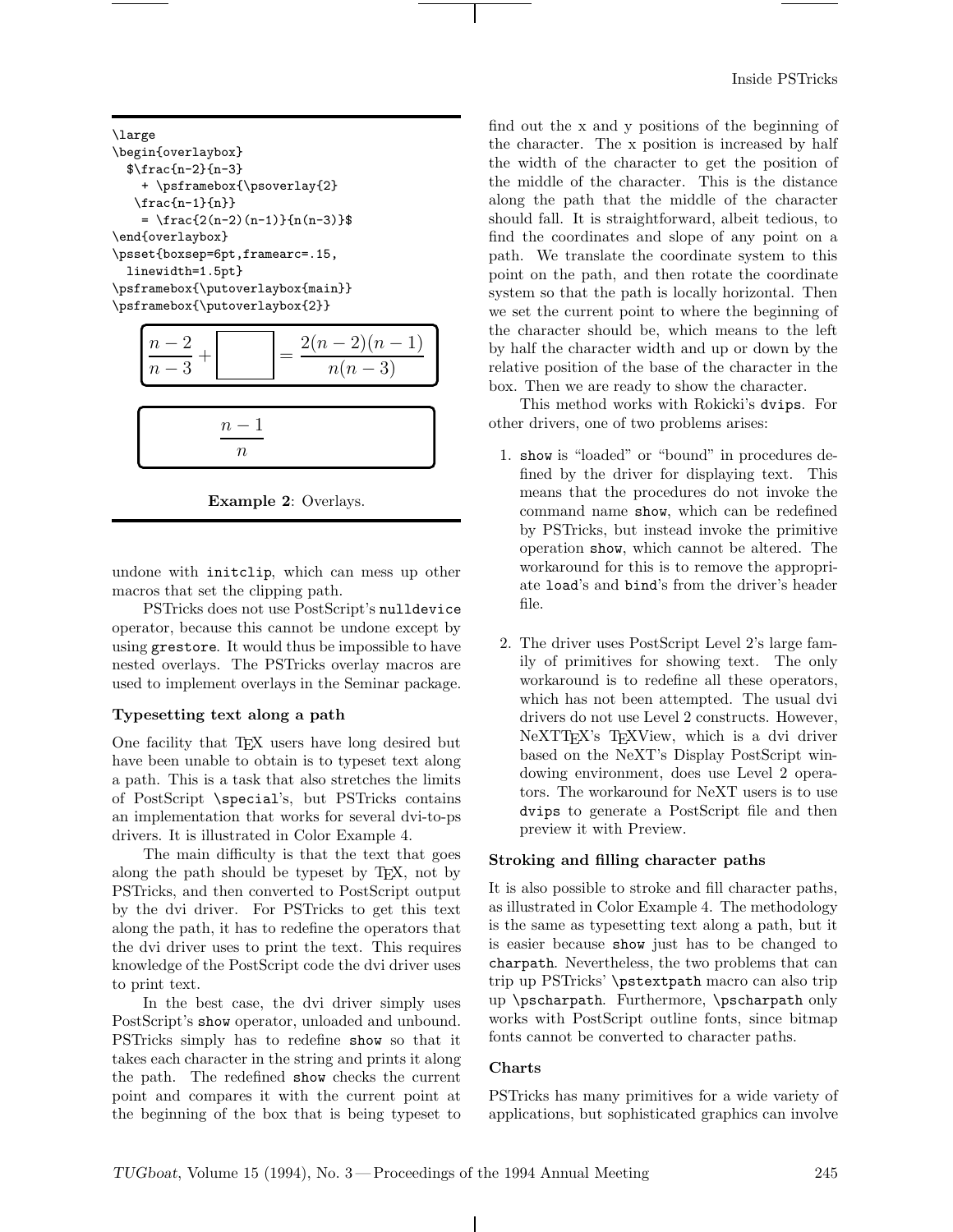tedious programming. In such cases, a preprocessor can be constructed to automatically generate the PSTricks commands. The preprocessor can generate standardized representations using only a minimum amount of information, but the user does not lose flexibility because the PSTricks code can subsequently be tweaked as desired.

For instance, we can think of preprocessors for automatic coloration of maps, generation of graphs or trees, etc. For his own needs, Denis Girou has written (in Shell and AWK) a preprocessor (pstchart.sh) for automatic generation of pie charts, which he extended to generate other forms of business graphics (line and bar graphs, 2D or 3D, stacked and unstacked).

Example 3 shows a data file, the unix command line for generating the PSTricks code from the data file, and the output. Color Example 3 shows the output from another example, generated with the unix command line:

### pstchart.sh vbar dimx=9 3d boxit center\ figure print-percentages < file2.data

### Conclusion

There is much talk about the future of T<sub>F</sub>X and about the need to create a replacement for TFX because TEX is, by design, just a typesetting program for positioning characters and rules. We believe that when today's T<sub>EX</sub> is supplemented by PostScript, through the use of \special's and good dvi-to-ps drivers, many of the special effects that users clamor for can be achieved today. PSTricks provides an example of this.

When PSTricks is combined with the Seminar L<sup>A</sup>TEX 2ε document class for making slides, plus PostScript fonts and macros for including graphics files, one has a complete presentation software package, that is quite far from the usual use of TEX for typesetting technical papers.

However, there are still some limitations that can only be solved by changes to TEX. The most obvious one is TEX's lack of fast, floating-point arithmetic. Although TEX can pass information to PostScript through \special's, it is not possible for PostScript to pass information to T<sub>E</sub>X. This slows down many calculations and makes it impossible to calculate the bounding box of some graphics.

#### Data file:

| 3094 L |                          | T.UU       |
|--------|--------------------------|------------|
| 1438   |                          | SOT.       |
| 365 l  |                          | T.MD       |
| 267    | $\overline{\phantom{a}}$ | LEG.       |
| 248 I  |                          | <b>PPM</b> |
| 236 L  |                          | MF.F       |
| 122 l  |                          | ASF        |
| 57     | ı                        | DR.T       |
| 33     | L                        | AMB        |
| 18.    | L                        | TPR.       |
| 9      |                          | <b>RRS</b> |
|        |                          |            |

Command line:

pstchart.sh vbar dimx=7 3d nb-values=8 \ print-percentages print-values \ grayscale=white-black data-change-colors \ title="VP users' files" center <users.data





Example 3: Using the preprocessor pstchart to generate PSTricks graphs.

#### References

- Girou, Denis. "Présentation de PSTricks," Cahiers GUTenberg, No. 16, pp. 21-70, Février 1994.
- Van Zandt, Timothy. "PSTricks: Documented Code." 1994
- Van Zandt, Timothy. "PSTricks: PostScript Macros for Generic TEX — User's Guide." 1994.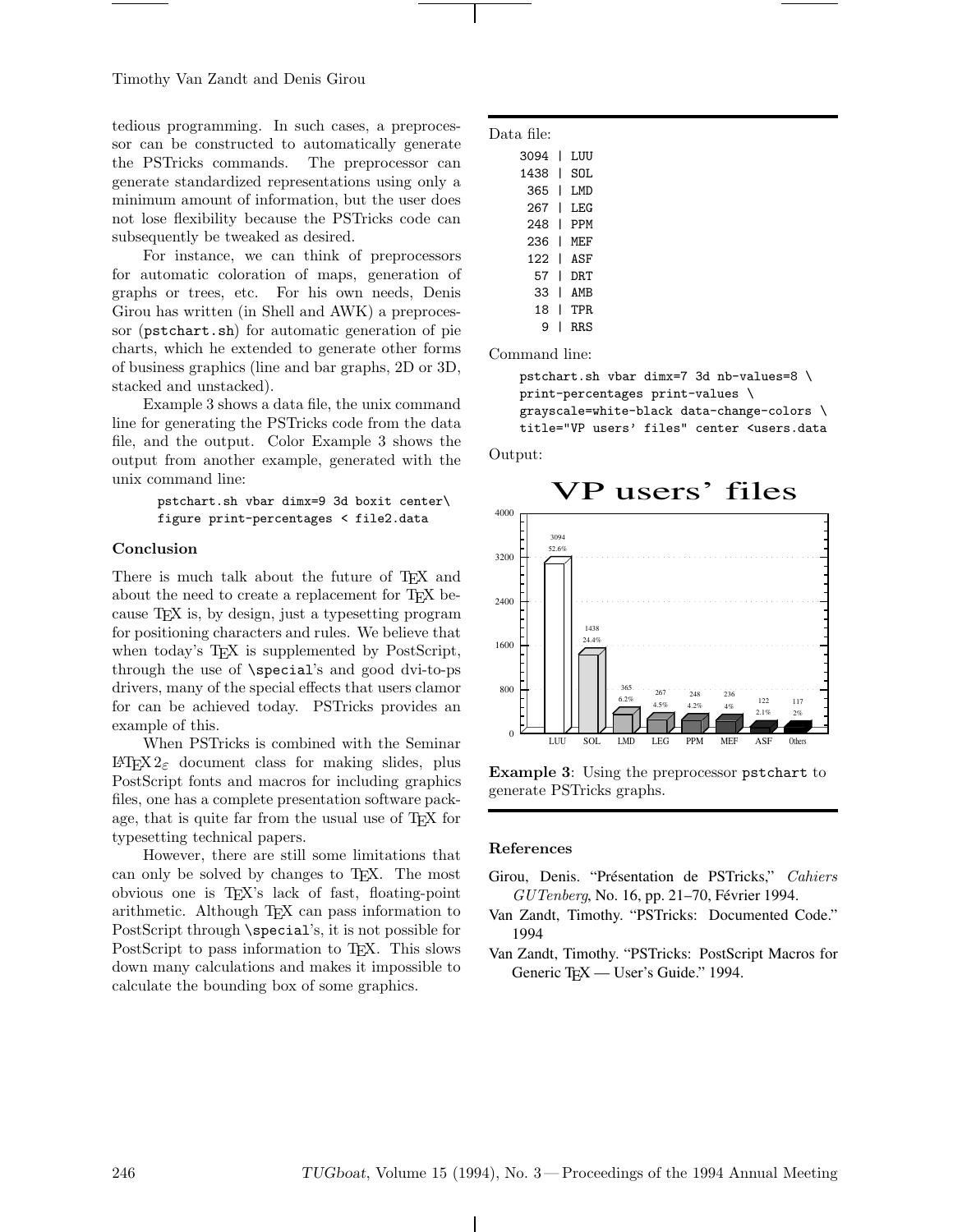Inside PSTricks



Example 4: Typesetting text on a path, filling character outlines, and using a TEX box as a fill pattern.

![](_page_8_Figure_3.jpeg)

Set of Motif widgets classes

Example 5: Tree representation.